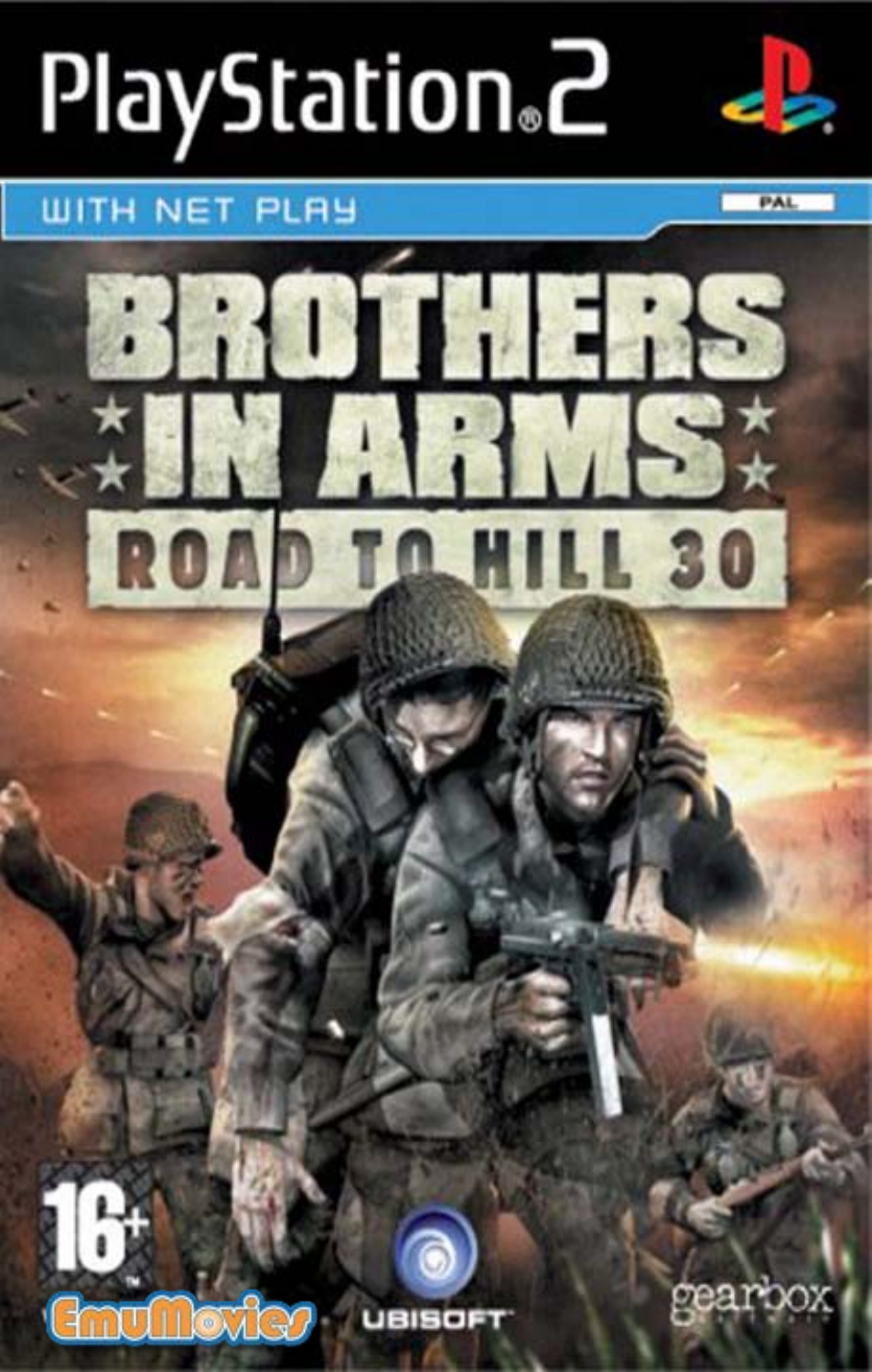## **SOLDIER'S HANDBOOK**

# **TABLE OF CONTENTS**

| <b>Chapters</b> | Pages <sup>*</sup> |
|-----------------|--------------------|
|                 | 2                  |
|                 | 3                  |
|                 | $5\overline{)}$    |
|                 | 6                  |
|                 | $\overline{7}$     |
|                 | 11                 |
|                 | 15                 |
|                 | 18                 |
|                 | 19                 |
|                 |                    |
|                 |                    |
|                 |                    |
|                 |                    |
|                 |                    |
|                 |                    |

 $\mathbf{1}$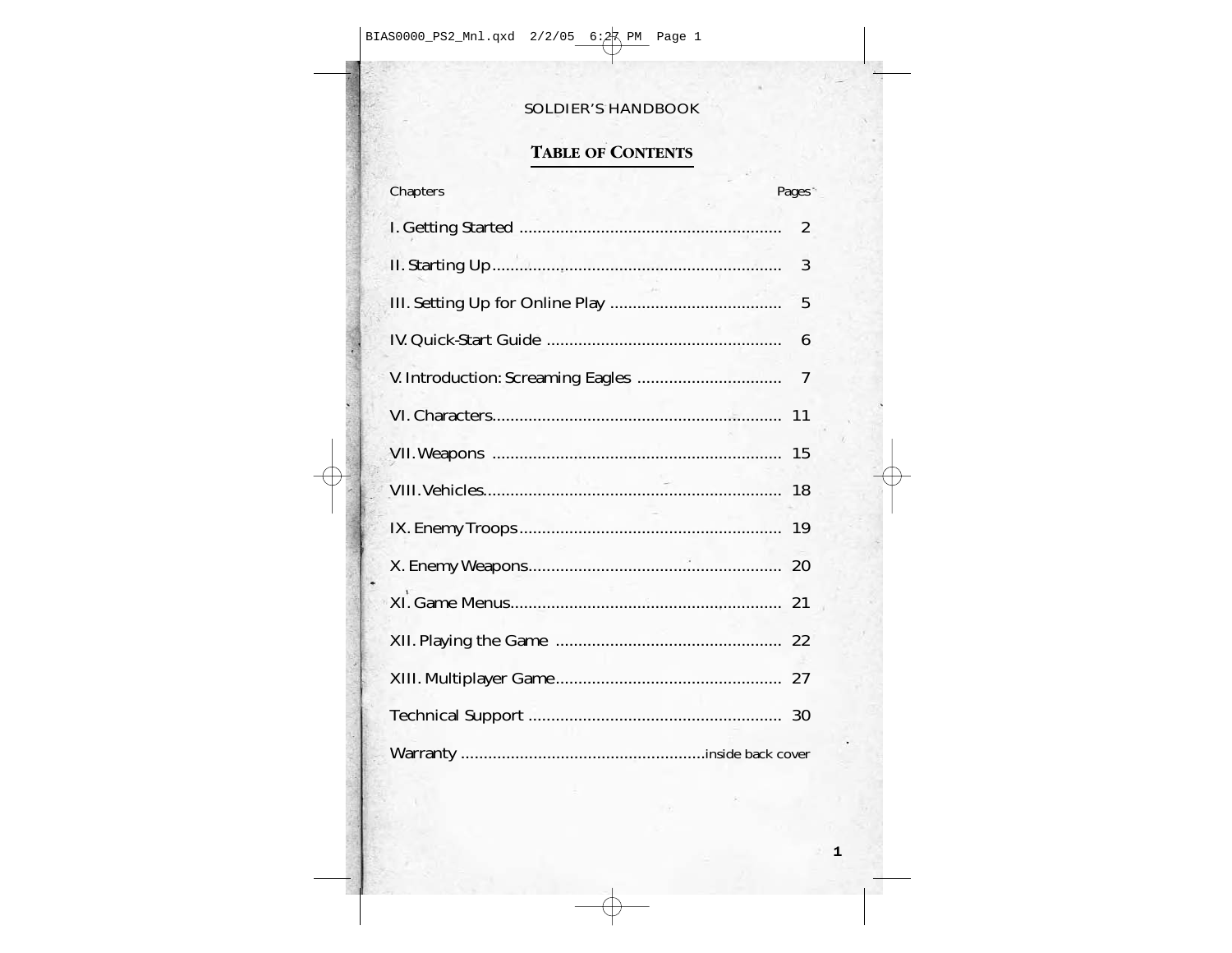#### BROTHERS IN ARMS: Road to Hill 30™ SOLDIER'S HANDBOOK

#### CHAPTER 1 **GETTING STARTED**



Set up your PlayStation®2 computer entertainment system according to the instructions in its Instruction Manual. Make sure the MAIN POWER switch (located on the back of the console) is turned ON. Press the RESET button.When the power indicator lights up, press the OPEN button and the tray will open. Place the Brothers In Arms: Road to Hill 30™ disc on the disc tray with the label side facing up. Press the OPEN button again and the disc tray will close.Attach game controllers and other peripherals, as appropriate. Follow on-screen instructions and refer to this manual for information on using the software.

#### **Memory Card (8MB)(for PlayStation®2)**

To save game settings and progress, insert a memory card (8MB)(for PlayStation<sup>®</sup>2) into MEMORY CARD slot 1 of your PlayStation<sup>®</sup>2 system. You can load saved game data from the same memory card or any memory card (8MB)(for PlayStation®2) containing previously saved games.

#### CHAPTER II **STARTING UP**

**DUALSHOCK®2 ANALOG CONTROLLER CONFIGURATIONS** 



#### **Basic Menu Controls**

- Press the directional buttons to browse or cycle through the different options.
- Press the  $\otimes$  button to select a button, go to the next screen, or change the current option.
- Within any submenu, press the  $\textcircled{2}$  button to return to the previous screen.

need image

#### **Gameplay Controls**

These are the basic commands for the default controller configuration (controller setting 1).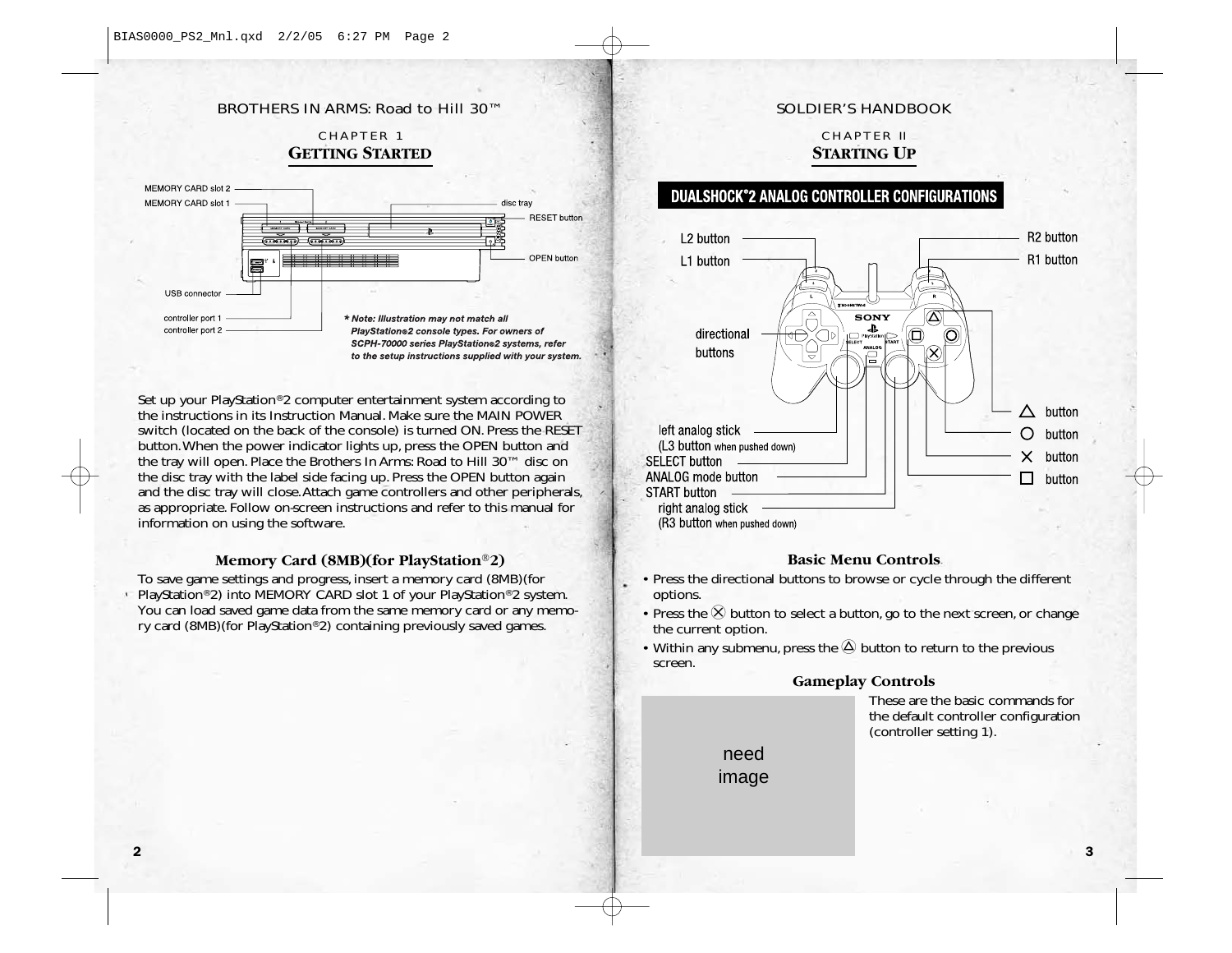#### BROTHERS IN ARMS: Road to Hill 30™ SOLDIER'S HANDBOOK

#### **Player Movement/Action**

left analog stick Move/strafe right analog stick Turn/aim L3 button Crouch (toggle)  $\Box$  button Reload R1 button Fire weapon R<sub>2</sub> button Switch weapon  $\bigcirc$  button Throw grenade START button Pause menu C button Melee  $\otimes$  button Jump/action

R3 button Zoom weapon (toggle) SELECT button Situational Awareness

#### **Squad/Tank Commands**

Hold L1 button, direct to position Move to position w/right analog stick, release

Hold L1 button, direct to enemy Fire upon/<br>w/right analog stick, release suppress enemy w/right analog stick, release

Hold L1 button, direct to enemy Rush/attack enemy w/right analog stick, press R1 button

down directional button Squad fall in

up directional button Squad fall out

left/right directional button or Switch squad L2 button

#### **Situational Awareness Mode**

left/right directional button Cycle targets R3 button Zoom on target (Toggle) left analog stick Rotate/tilt camera on target

## CHAPTER III **SETTING UP FOR ONLINE PLAY**

Brothers In Arms: Road to Hill 30 Online functions only through a broadband (DSL or cable modem) connection.

#### **Network Configuration**

A memory card (8MB)(for PlayStation®2) with a valid your network configuration file is required to play Brothers In Arms: Road to Hill 30 online. Before playing online, a valid network configuration file must be created and saved to the memory card (8MB)(for PlayStation®2) using the Network Adaptor Start-up Disc.

#### **Network Adaptor (Ethernet)(for PlayStation®2)**

Install the Network Adaptor (Ethernet)(for PlayStation®2) in your PlayStation 2 console according to the instructions in its Instruction Manual.

**Caution:** Unplug the AC power cord to your PlayStation 2 console before adding any networking equipment to the system.

Ports 3658 and numbers 10070 to 10080 are used (in UDP protocol) by the game. Ports 40000 to 42999 and 6668 are used (in TCP protocol) for connection to ubi.com™. Ports 41006, 4400, and numbers 45000 to 45001 are used (in UDP protocol) for connection to ubi.com. So if you have a firewall, you must open these ports. If you use a router with a single IP address, you must route these ports to your PlayStation 2 console.

#### **Troubleshooting**

If a connection to the network cannot be established:

- The AC power cord for the PlayStation 2 console is not fully inserted into the AC IN connector. Check that the AC power cord is fully inserted into the AC IN connector.
- The Network Adaptor (Ethernet)(for PlayStation®2) is not properly installed in the PlayStation 2 console. Check that the Network Adaptor (Ethernet)(for PlayStation®2) is properly installed.
- The network is busy.Wait a few minutes and try to access the network again.
- Check that the network cable is properly connected.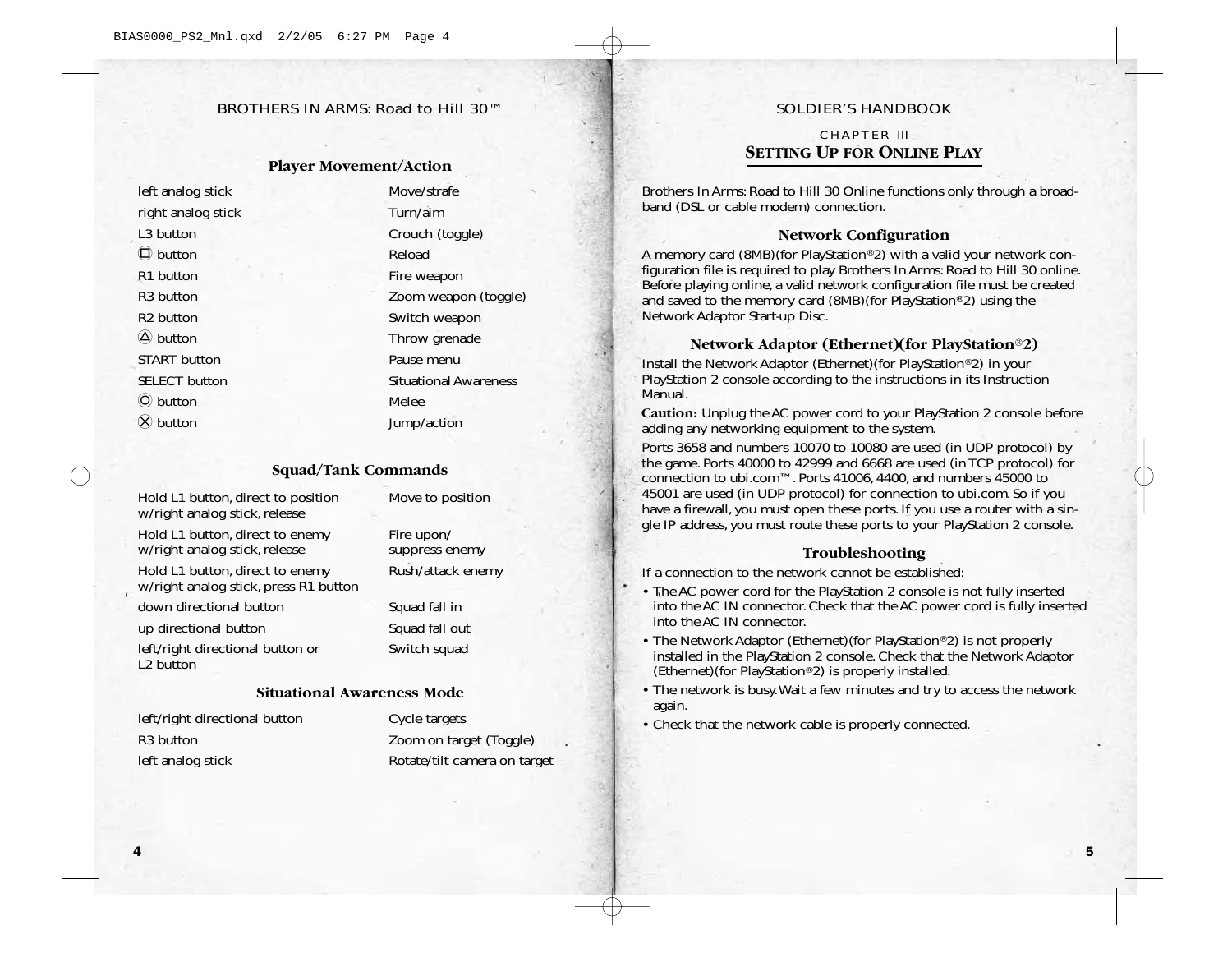## CHAPTER IV **QUICK-START GUIDE**

#### **Starting a Single-Player Campaign**

- Create a new profile.
- Select Single-Player and New Game.
- Choose a difficulty setting (Easy, Normal, Difficult, or Authentic) to start the campaign.

**Note:** Default difficulty setting is Normal.

#### **Starting a Split-Screen Multiplayer Game**

- Select Multiplayer from the Main Menu.
- Select Split-Screen.
- Select a Mission to start a game.

#### **Starting a Multiplayer Game on Ubi.com**

- Select Play Online.
- Select your network configuration (for more details, read the "Setting Up for Online Play" section).
- Select your ubi.com account or create an account if you don't have one.
- Join a Lobby to join or create a game.

#### SOLDIER'S HANDBOOK

## CHAPTER V **INTRODUCTION: SCREAMING EAGLES**

The 101st Airborne Division (Air Assault) of the United States Army, nicknamed the "Screaming Eagles," was activated on August 15, 1942. On August 19, its first commander, Major General William C. Lee, promised his new recruits that the 101st had a critical role to play.

General Order Number Five, which gave birth to the division, read:

"The 101st Airborne Division, activated at Camp Claiborne, Louisiana, has no history, but it has a rendezvous with destiny. Like the early American pioneers whose invincible courage was the foundation stone of this nation, we have broken with the past and its traditions in order to establish our claim to the future.

Due to the nature of our armament, and the tactics in which we shall perfect ourselves, we shall be called upon to carry out operations of far-reaching military importance and we shall habitually go into action when the need is immediate and extreme."

– Major General U.S.Army

William C. Lee

WHEN I WAS MADE WHEN WAS MOVE<br>PLATOON SERGENT TO ME<br>CO GAVE THIS TO ME I'M GWING IT WOLA MAL

Maj. Gen. U.S. Auny<br>William C. Lee

IN THE SHORT HISTORY OF HUMAN EXISTENCE, IN THE SHORT HISTORY OF HUMAN EXIST UPON THE COURAGE OF MEN HAS BEEN CAN THE COURAGE OF MEN TO STOP TYRANINGAL THE COURAGE OF MEN TO STOP TYPANNICAL<br>FROM TIME TO TIME TO STOP TYPANNICAL PRESEDENTS FULLS FROM SIKITY FILLS PROTUGE.<br>THIS TIME, SADLY IS YET ABAIN AT HATID.<br>THIS TIME, SADLY IS YET ABAIN AT OUR DOORS THIS TIME, SADLY, IS YET ABAIL AT HATLUCKSTEP<br>Typoniny HAS WALKED UP TO OUR DOORSTEP THIS TIME, SADUM IN THE BOULD OUR DOOR IN THE TWOULD THE IMPOSSIBLE TO NOT MISSIBLE THE ENERGY OF THE RELEASED OF THE RELEASED OF THE STATE OF THE AND WOCKED TO NOT ANSWER BOLLY BE IMPOSSIBLE TO POWERFUL THE FLEE.<br>WITH A YELL SO POWERFUL TO FLEE. YOULD HAVE NO USE THAT YOU.<br>YOU BRAVE YOUNG SOULS ARE THAT YOU BRAVER IN TERROR. N TERROR.<br>You BRAVE YOUNG SOLLS ARE THAT POWER.<br>You BRAVE YOUNG SOLLS ARE THAT POWER. YOU BRAVE YOURS ALLED YPON TO AN MER BACK.

7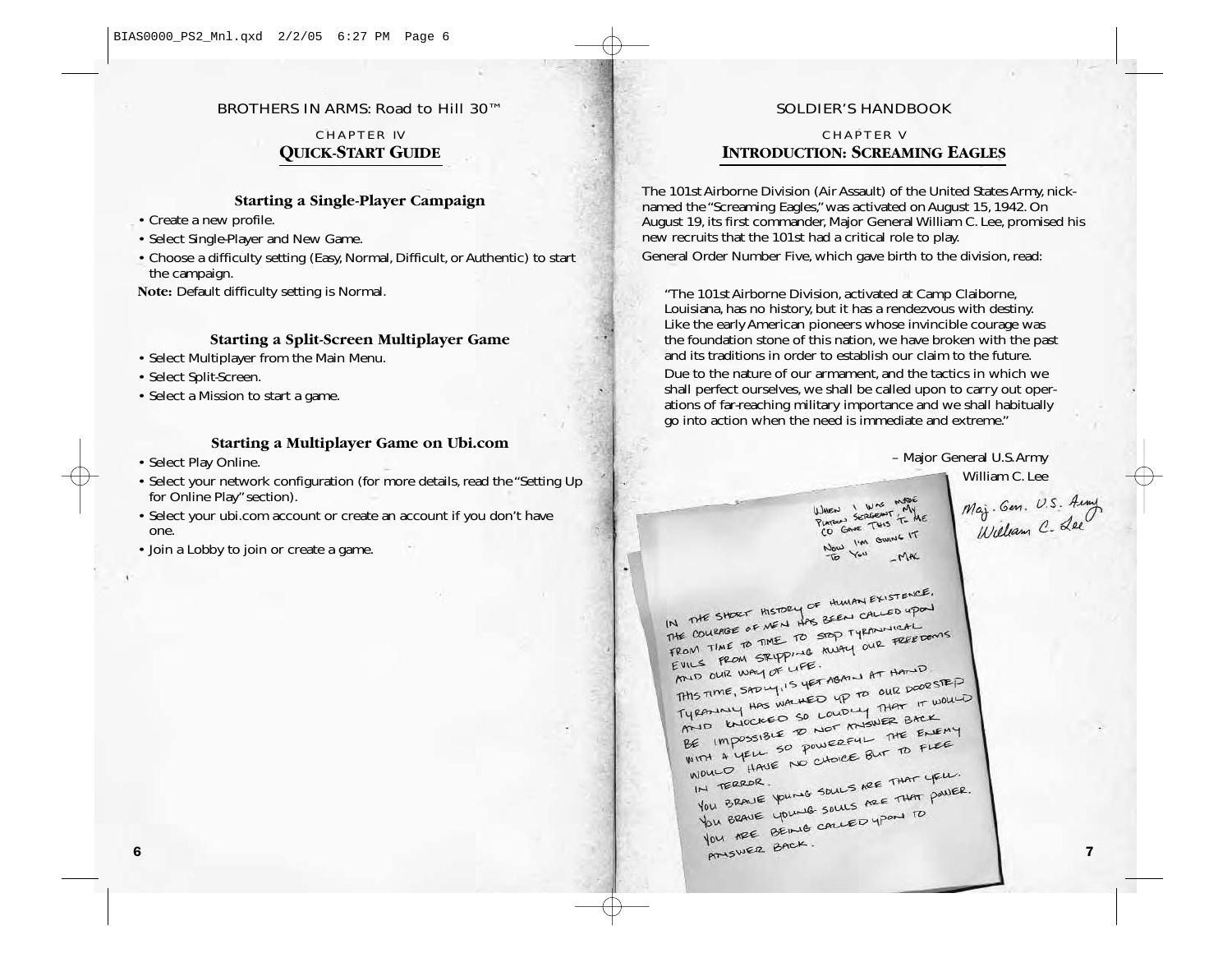#### SOLDIER'S HANDBOOK



Thanks to the incredible team at Gearbox for realizing the vision through synergy and collaboration that far exceeds the initial idea.

Without you guys and gals, there is no Gearbox.

Brothers In Arms Babies: Liam Martel, Maya Wildes, Gabriella & Isabella Velasquez, Katharine Doescher, Ethan Hernandez,Alexander & Evelyn Armstrong, Elanor Wofford.

©2005 Gearbox Software, LLC. All Rights Reserved. Published and distributed by Ubisoft Entertainment under license from Gearbox Software, LLC. Brothers In Arms Road to Hill 30 is a trademark of Gearbox Software and used under license. Ubisoft, Ubi.com, and the Ubisoft logo are trademarks of Ubisoft Entertainment in the U.S. and/or other countries. Gearbox Software and the Gearbox logo are regis- tered trademarks of Gearbox Software, LLC.

#### **BROTHERS IN ARMS: Road To Hill 30™**

*Dedicated to:*

## The veterans of the 101st Airborne

The Greatest Generation, for having the courage to stand against evil and win the war against fascism

> And all those who have fought and died in the defense of human freedom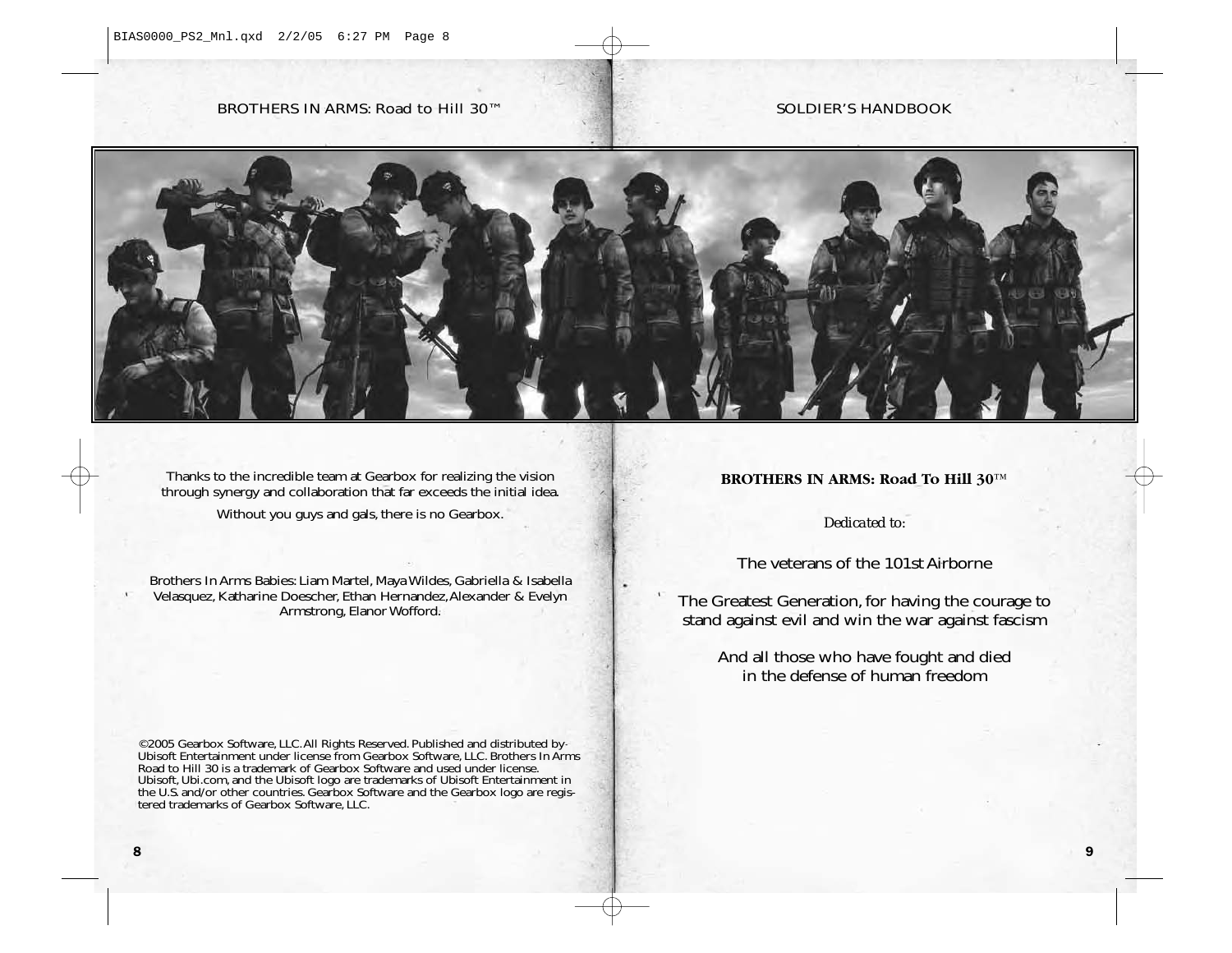

## SOLDIER'S HANDBOOK

#### CHAPTER VI **CHARACTERS**

**Allied Troops**



## **Sgt. Baker**

Sgt. Matt Baker is a soft-spoken young man who grew up in St. Louis, Missouri. When the war started, he volunteered to be a paratrooper, but never expected to lead his squad.

Sgt. Greg "Mac" Hassay is a professional soldier<br>who joined the Army before the war. He is a tough<br>leader and excellent tactician. He tells his men to<br>"Shoot first – it pisses the enemy off long enough<br>to make the second





 $\sim$ 

**Cpl. Corrion** days before the war earning a living at a textile mill.<br>He's also a weapons expert who knows both American and German small arms.

**Pvt. Leggett**<br>**Pvt. Leggett**<br>from Brooklyn, New York. Leggett is fond of quoting<br>obscure poetry and thinks that all stories should have<br>happy endings. He's just now started to realize that<br>in war, happy endings are often

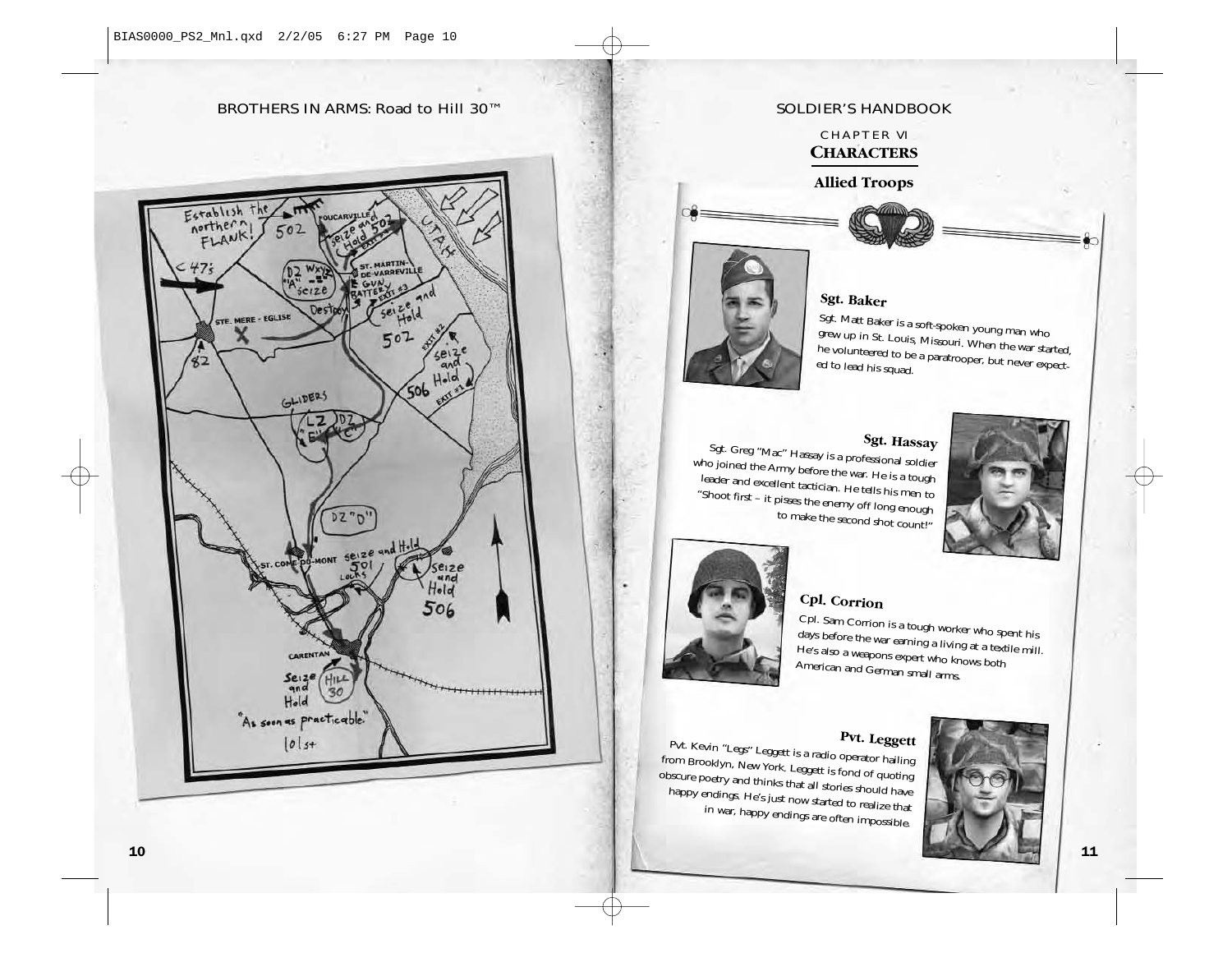#### SOLDIER'S HANDBOOK





 $\circ$ 

**Cpl. Hartsoc<sup>k</sup>** most of his adult life working on his father's land in<br>Laramie, Wyoming. He has a wife, Erma, and a daughter, Carol, back at the family ranch. Red wants to win the war so he can get back home to his family.

#### **Pvt. Desola**

Pvt. Michael Desola has three passions in life: fighting the Germans, playing baseball, and Italian food. He over his family's Italian restaurant from his father.



**Pvt. Allen** struck up an immediate friendship with Pvt. Garnett in boot camp. They're rarely seen apart and pride themselves on their ability to find the humor in any situation.

#### **Pvt. Garnett**

Pvt. Michael Garnett jokes to everyone that he's the "boy from Nowhere, Kentucky." He was a dock work- He met Pvt. Allen his first week in boot camp, and they've been close friends ever since.





**Cpl. Courtland** Virginia who enjoys playing baseball in his off time. He tells everyone that someday he will be a professional ball player – catcher for the New York Yankees.



**Pvt. Obrieski** who volunteered for the paratroopers to prove he<br>is an American. He hopes to rescue his family from<br>Poland after the war - if they survive the Nazi<br>occupation.

**Pvt. Johnny Rivas**<br>Pvt. Johnny Rivas is always seen holding his<br>sketchbook and pencil; he draws whatever is<br>around him. Rivas has said many times that he'll<br>jump with more pencils than ammo, so he will<br>always remember wha



# **Pfc. Tom Zanovich**













#### **Sgt. Risner**

Sergeant George Risner was born in St. Louis, Missouri. Risner volunteered for the U.S. high school. Because of a knee injury during<br>basic training, Risner was unable to join the<br>paratroops and was separated from his friend.



Risner joined the tank corps instead, and<br>
became the commander of an M5 Stuart tank<br>
in the 70th Tank Battalion. Matt was reunited with George in England,<br>
but they were separated during the invasion – the paratroopers w

MY SCRIBBLE HAVE TO SCRIBELL HAVE TO **THIS IS**  $11<sub>1</sub>$ THE ONLY THIN  $TUM6$ SLOTHER, AND I WAS REMEABER SETTER AT BASEBALL  $-$  GEORGE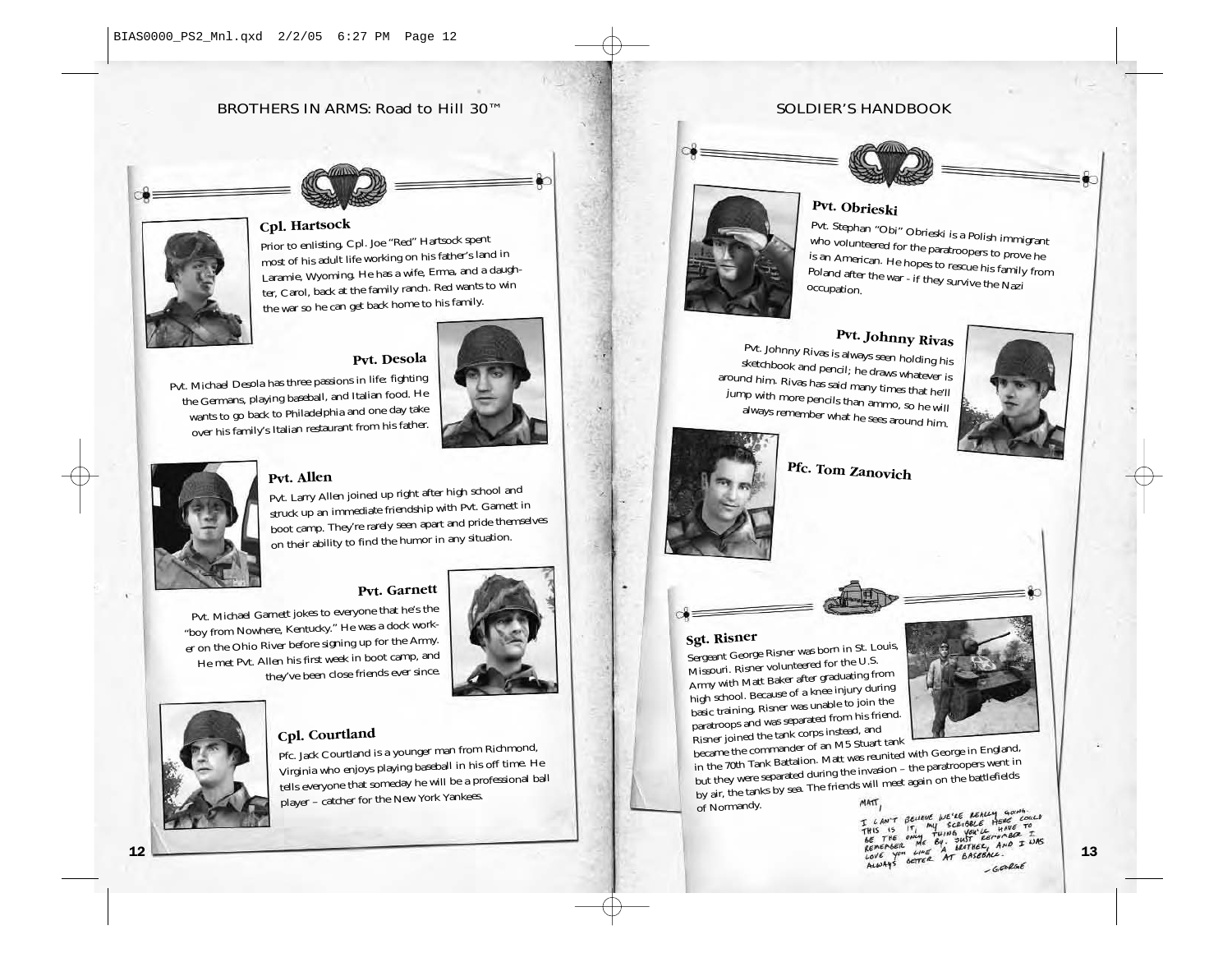#### **Allied Commanders**



#### **General Eisenhower**

General Dwight Eisenhower was the Supreme Allied Commander of the Allied Expeditionary Force that invaded Normandy, France, on D-Day, June 6, 1944.



**Lieutenant-Colonel Cole** Robert Cole was the commander of the 3rd Battalion, 502nd Parachute Infantry Regiment of the 101st Airborne Division.

# SUPREME HEADQUARTERS SUPREME HEADWOMATION



Soldiers, Sailors and Airmen of the Allied Expeditionary Force!

Mail of the Great Crusade, toward<br>You are about to embark up the Great Crusade, toward<br>You are about to embark up the Great Crusade, toward<br>the set any months. You are about to embark upon the Great Crusade, toward<br>which we have striven these hany months. The eyes of<br>which we have striven these hany months. The eyes of<br>the integral are upon you. The hopes and prayers of liberty-You are about to embark upon months. The eyes of liberty-<br>which we have striven these hany months. The eyes which we have striven the world are upon you. The hopes and prayers of liberty-<br>the world are upon you. The hopes You are above striven these tanges and prayers of liberty-<br>which we have striven the world are upon you. The hopes and prayers of liberty-<br>the world are upon you. The hopes and prophet with you. In company with<br>loving peop the world are upon you. The with you. In company<br>loving people everywhere march with you. In company<br>our brave Allies and brothers-in-arms on other Fronts,<br>our brave Allies and brothers-in-arms of the German was loving people everywhere the same on other Froms,<br>our brave Allies and brothers-in-arms on other Froms war<br>you will bring about the destruction of the German war<br>you will bring about the climination of Nazi tyranny over th loving people Allies and brothers-literation of the German war<br>our brave Allies and brothers-literation of the German war<br>you will bring about the destruction of Nazi tyranny over the oppressed<br>machine, the elimination of you will bring about the desired tyranny over the oppresses<br>machine, the elimination of Nazi tyranny over the opplession<br>peoples of Europe, and security for ourselves in a free

#### SOLDIER'S HANDBOOK

## CHAPTER VII **WEAPONS**

While playing Brothers In Arms: Road to Hill 30, you can carry up to two weapons at a time, such as pistols, rifles, submachine guns, and rocket launchers.You will start each mission with a set of weapons, but additional weapons might be found at resupply drops, in ammo dumps, or dropped from the hands of fallen comrades.

#### **.45 Semi-Automatic Pistol**



The standard sidearm of American soldiers since the early 1900s, the .45 is the handgun choice of many soldiers. It is a semi-automatic weapon with a seven-round magazine plus one in the chamber, and an effective range of about 80 feet.

#### **M1 Carbine Semi-Automatic Rifle**



The M1 Carbine is a .30 caliber semiautomatic shoulder weapon.The carbine has twice the magazine capacity of a .45, and its accurate range is far

greater than any pistol – carbines are accurate to at least 600 feet (many times the range for a pistol). It is also smaller and lighter than the M1 Garand, making it an effective medium-range light infantry weapon.

#### **M1 Garand Semi-Automatic Rifle**



The M1 Garand rifle was the standard weapon of the U.S. infantry soldier in World War II. It is a semi-automatic, selfloading shoulder weapon fed by a clip

that holds eight .30 caliber rifle cartridges.The Garand has a muzzle velocity of 2,760 feet per second, and an effective range of about 1,300 feet.

#### **M1903 Bolt-Action Rifle**



The M1903 is a bolt-action magazine rifle was used by the United States Army during the First and Second World Wars. It can be individually

loaded with up to five .30 caliber rifle rounds.The M1903 rifle remained the U.S. standard rifle until 1936, when it was replaced by the M1 Garand. This scope-mounted version was primarily used by snipers during WWII, with deadly accuracy.

world.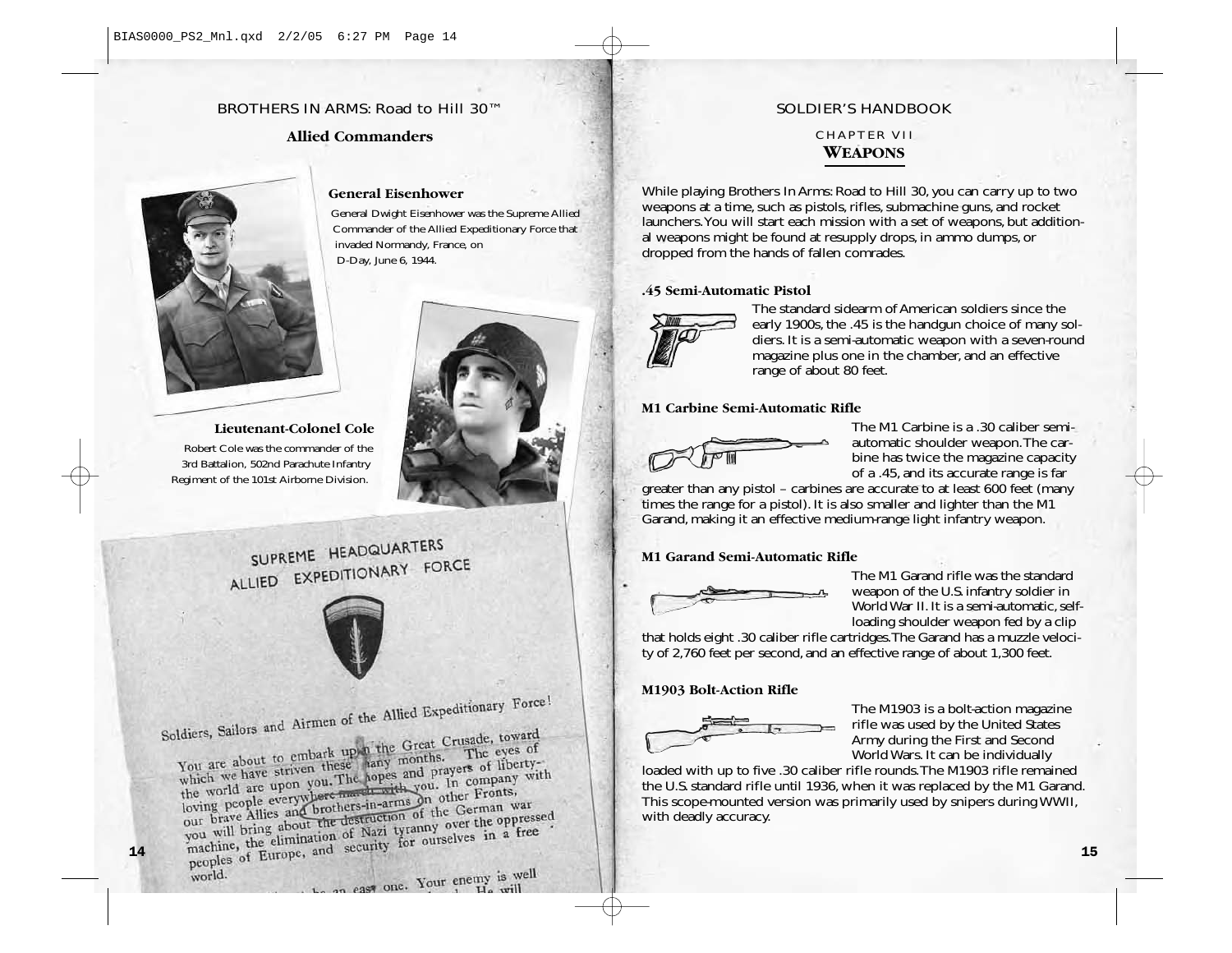#### **M1A1 Submachine Gun**



The M1A1 submachine gun, popularly known as the Tommy Gun, was the allaround field weapon of choice for most infantry NCOs. Fully automatic, the M1A1 fires between 600 and 700

.45 caliber rounds per minute from a 30-round magazine. Soldiers carried magazine pouches on their belts that held up to three magazines; others carried ammo vests that would hold up to eight.The M1A1 is primarily a close-range weapon.

#### **M1918 Browning Automatic Rifle (BAR)**

$$
\overbrace{\phantom{aaaaaaa}}^{\phantom{aaaaaaa}}
$$

The BAR (M1918) is often praised as one of the best weapons ever used by the U.S.Army. It may be fired from the shoulder or from the hip and uses the

same .30 caliber ammunition as the M1 Garand and M1 Carbine.The BAR can fire 450 rounds per minute at an effective range of about 1,800 feet, but is usually fired in short bursts for better accuracy. It is a heavy infantry weapon that requires specialized training to use.

#### **M9A1 Bazooka**



Officially titled the M9A1 Rocket Launcher, this weapon consists of a smoothbore steel tube about 5 feet long, open at both ends, and equipped

with handgrip, shoulder rest, trigger mechanism, and sights.The bazooka was developed chiefly for attacking tanks and fortified positions at short range (less than 350 feet). It launches a 3.5-pound rocket that carries 8 ounces of pentolite, a powerful explosive that can penetrate as much as 5 inches of armor plate.To escape back blast, the operator holds the bazooka on his shoulder with about half the tube protruding behind him.

**M1919A4 Browning Light Machine Gun**



An Allied weapon, the M1919A4 is a-tripod-mounted light machine gun that uses an air-cooled barrel and operates on a recoil system to chamber rounds

between firing. Fully automatic, the M1919A4 fires 400 to 550 .30 caliber rounds per minute at a range of 1,500 feet or more.

#### SOLDIER'S HANDBOOK

#### **MARK II A1 Fragmentation Grenade**



Allied fragmentation hand grenades, or "pineapples," contain an explosive charge in a metal body, designed to break into fragments upon the charge exploding.They have a killing radius of 15 to 30 feet. Since they are normally thrown less than 100 feet, the thrower should duck until they explode.

The time delay after pulling the safety pin is about four seconds.

#### **Explosive Devices**

During specific missions in Brothers In Arms, you will be required to use explosive devices to destroy key objectives in order to complete your mission. In a mission where explosives are used, you will see a hint on the screen when you reach a point where you need to place your explosive charge. When you see this happen, press the Action button (default is the  $\Diamond$  button) until Baker has armed the explosive and placed it on the objective.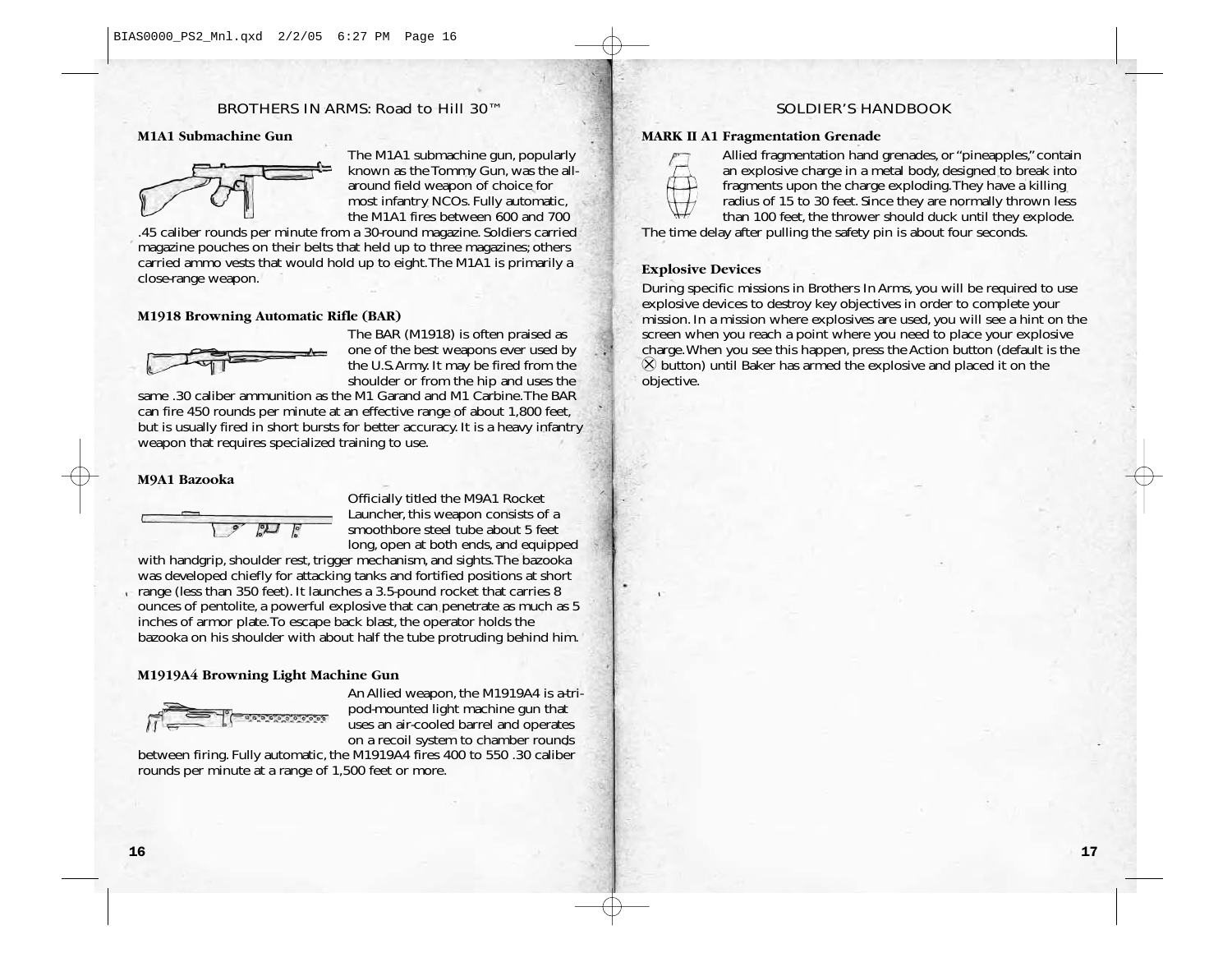## CHAPTER VIII **VEHICLES**

A number of Allied and German vehicles can be found throughout the various missions in Brothers In Arms.Two vehicles will be attached to your command, and you can command them in battle in a fashion similar to how you command your infantry squads. Like your squads, tanks will follow your orders, but will also automatically defend themselves and open fire on enemies they encounter.

#### **M5A1 Stuart Tank**



The 15-ton M5A1 "Stuart" light tank, introduced in early in 1943, has a 37mm gun fitted in the turret, a .30 caliber machine gun in the bow, a .30 caliber machine gun mounted coaxially with the 37mm cannon, and a .30 caliber machine gun on top of the turret.This light tank is fast and light and used primarily for scouting and reconnaissance missions. It is not designed to battle head-to-head with most German tanks.

#### **M4A1 Sherman Tank**



The 30-ton American M4 "Sherman" medium tank was the primary tank of the Allied armies. Mechanically reliable, the Sherman has a 75mm gun fitted in the turret, a .30 caliber machine gun in the bow, a .30 caliber machine gun mounted coaxially with the 75mm cannon, and a .50 caliber machine gun on the top of the turret.The 75mm main gun could fire several types of rounds, including high-explosive, shot, and white phosphorus shells.

#### SOLDIER'S HANDBOOK

CHAPTER IX **ENEMY TROOPS**

#### **Conscripts**

German military conscripts are the main enemy force in Normandy and other regions of occupied France. These minimally trained German troops are expected to fight from behind concrete fortifications and to gain time for the infantry and mobile troops to arrive and repel an invading force. During its conquest of Europe, Germany has conscripted "volunteers" from France, Italy, Croatia, Hungary, Romania, Poland, Finland, Estonia, Latvia, Lithuania,Asian Russia, North Africa, Russia, Ukraine, and even India.These conscripts form the Ost (East) battalions and have been sent to guard the western front in Europe to free better-trained German troops for the fight against the Soviets. Despite their low status, however, these troops can inflict severe casualties on invading Allied forces.

#### **Infantry**

The troops of the German 91st Infantry Division are steady, well-trained, ferocious defenders. Each nine-man squad includes an NCO, a five-man rifle element, and a three-man light machine gun team.At the squad level, teams focus on the MG42 machine gun section.The NCO is also often armed with an MP40 machine pistol. Better trained than conscripts, these soldiers form the core of the German infantry forces in occupied France.

#### **Panzergrenadiers**

The Panzergrenadier units are highly trained mechanized infantry soldiers that work closely with German tanks.The successful military record of the Panzer divisions is due to their ability to combine the actions of infantry, armor, and artillery into a combined fighting force.The Panzergrenadiers provide close support for the German tank divisions.These solders have the most firepower and greatest mobility of any German force in Normandy.



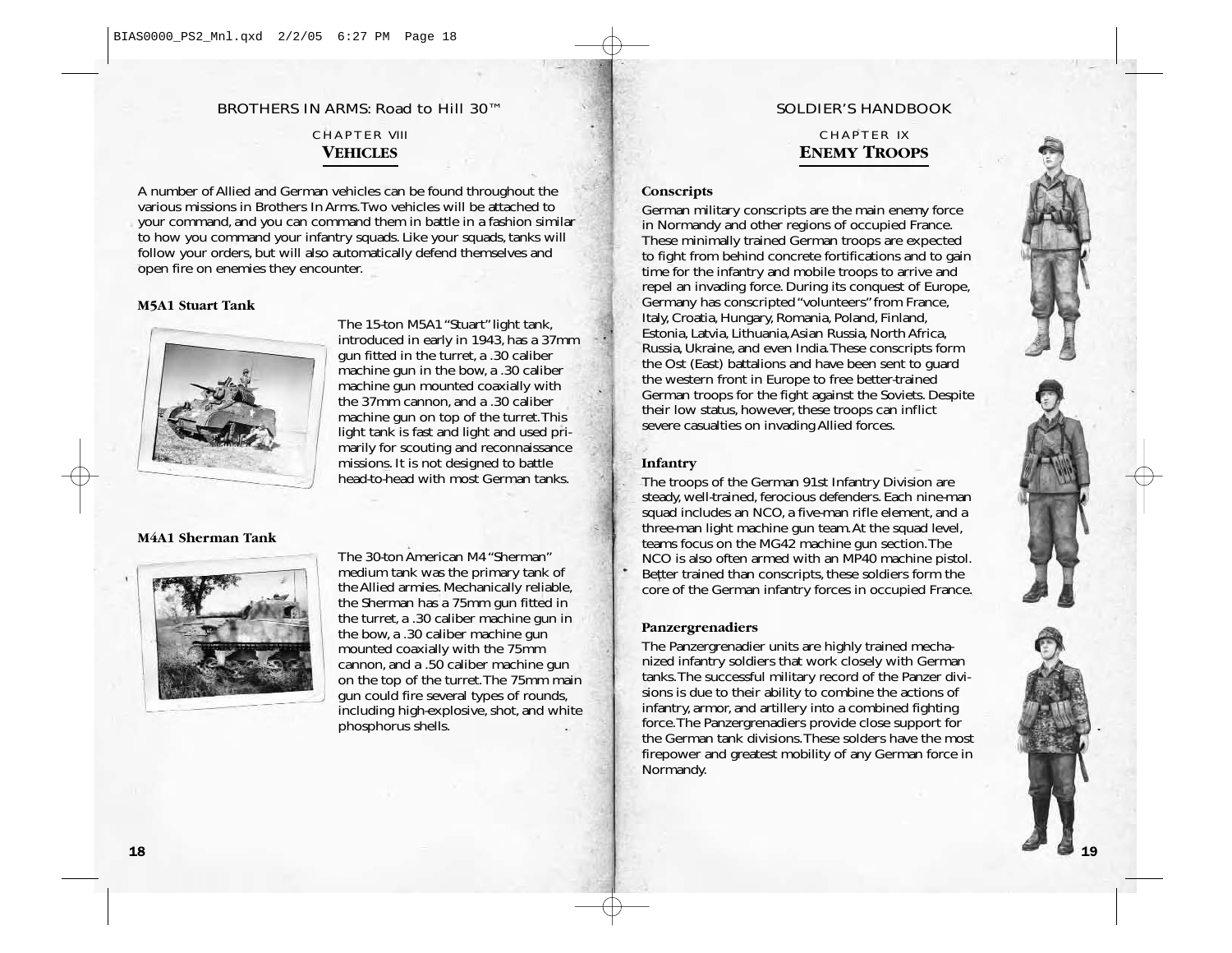#### **Fallschirmjäger**

The 6th Parachute Regiment and 3rd Parachute Division (Fallschirmjäger) are the most elite infantry the Germans have in Normandy, and are armed with the newest and best weapons in the German army.A parachute infantry squad consists of 11 men, with three squads per platoon.The Fallschirmjäger squad is similar to the standard German infantry, but with two extra men who carry a second light machine gun.They also utilize armored elements such as tanks, assault guns, and anti-tank guns.



## CHAPTER X **ENEMY WEAPONS**

At the present time, there is little information available regarding German infantry weapons. It is known that the forces occupying Normandy have access to several types of pistols, submachine guns, rifles, and anti-person-<br>nel/anti-armor explosive devices, but the exact details nel/anti-armor explosive devices, but the exact details currently unknown.



#### SOLDIER'S HANDBOOK

## CHAPTER XI **GAME MENUS**

#### **Main Menu**

With the Brothers In Arms: Road to Hill 30 disk inserted, the Main Menu will appear once the introductory video has played.The Main Menu contains the following options:

- **Single-Player:** Choose this option to begin a new single-player game, continue your previous campaign from the last saved checkpoint, or load a previously completed level.
- **Multiplayer:** Choose this option to begin a split-screen game or a ubi.com online game.
- **Options:** Choose this option to adjust your controller, audio, video, or general game settings.
- **Extras:** Choose this option to view bonus material and content unlocked from the game.You can unlock extras by completing chapters in the single-player game at various levels of difficulty.

#### **Single-Player Menu**

To play the Brothers In Arms: Road to Hill 30 single-player game, select the Single-Player menu. From here you can begin a New Game, Continue from your last played mission, or choose Chapters to replay a previously completed chapter.

When starting a new game, you will have a choice of difficulty levels: Easy, Normal, Difficult, or Authentic. In Authentic mode, the difficulty is set very high and suppression indicators are turned off by default, to simulate battlefield conditions as faithfully as possible.

#### **Pausing the Game**

At any point during a chapter in the single-player game, you can press the START button to pause the game. From the Pause menu, you can restart the chapter, reload your previously saved checkpoint, or quit the chapter (losing any saved progress from your last checkpoint). Press the START button again to resume the mission.

Upon completion of each chapter, you will be awarded a medal based on your performance as a soldier and a squad leader. Once you have completed a chapter, you can go back at any time and replay that chapter from the Load menu to attempt a better score.Anytime you replay and complete a chapter, the game will automatically save the best score to your profile.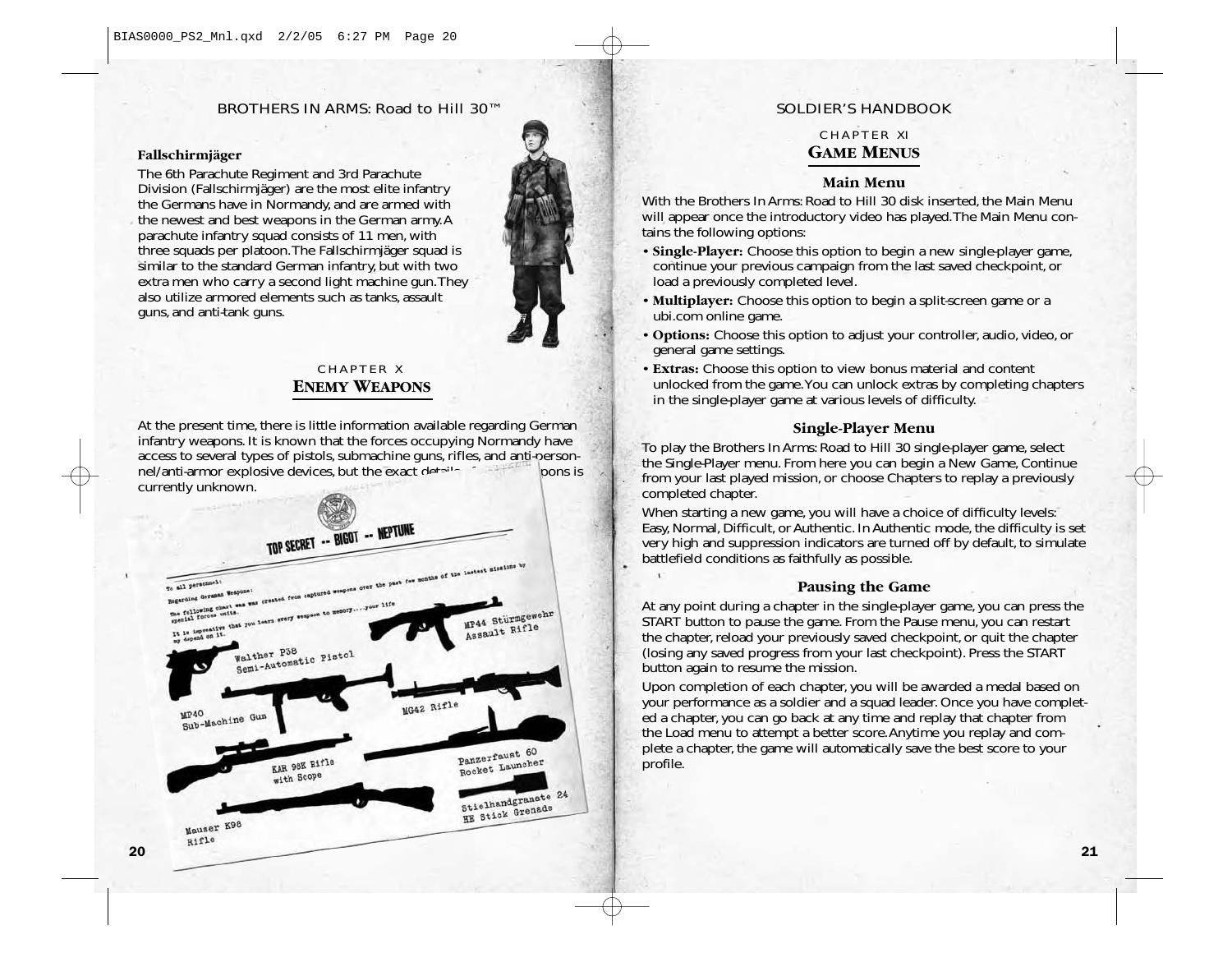## C HAPTER XII **PLAYING THE GAME**

When playing Brothers In Arms: Road to Hill 30, you will step into the boots of Sgt. Matt Baker and lead the 3rd Squad, 3rd Platoon, Fox Company, 502nd Parachute Infantry Regiment, 101st Airborne Division. The 101st Airborne – the Screaming Eagles – spearheaded the D-Day invasion by parachuting into German-occupied France near the Utah Beach invasion area and securing key objectives in Normandy.This is a dangerous mission behind enemy lines, and will require you to not only perform as an elite U.S.Army paratrooper, but also to command a squad of fellow paratroopers in a number of engagements with the enemy.

#### **In-Game Interface (HUD)**

You will play Brothers In Arms: Road to Hill 30, through the eyes of Baker. Certain information will be displayed on-screen, such as health, objective locations, fire team status, and other data that is critical to gameplay.The HUD (heads-up display) has multiple elements that are positioned at different locations on the screen.

# **Selected Fire Team Player Health & Posture**

#### SOLDIER'S HANDBOOK

#### **Compass**

Shows you the direction you are facing.

#### **Objective Indicator**

Arrows on the outside of the compass point in the direction of your next objective in each chapter.

#### **Team Indicators**

Shows the direction and relative health of the members of your team(s)/tank for that chapter. Different symbols represent your assault team, base of fire team, and tank.When the teams are in the "fall-in" position they will move from the outer ring of the compass to the inside.

#### **Player Health and Posture**

Shows your level of health in the game – if Baker is wounded, the icon will turn from green to yellow to red.This icon will also change from a standing soldier to a crouching one depending on Baker's current posture.

#### **Ammo**

Shows the ammunition count in the weapon Baker is holding.When the weapon runs out of ammunition, Baker will automatically reload it, and the total amount of ammunition will be briefly displayed.

#### **Grenades**

Shows the number of grenades that Baker is currently carrying.

#### **Command Ring**



You can make this appear anytime Baker is commanding one of his squads (or a tank) by pressing the Command button (the default is the left trigger).The flag over the ring shows the symbol for which unit is being commanded (assault team, fire team, or tank) and the command ring shows where they are being directed.

#### **Suppression Indicator**

Shows the location and level of suppression of enemy units. Suppression indicators will appear over the center of the enemy team.

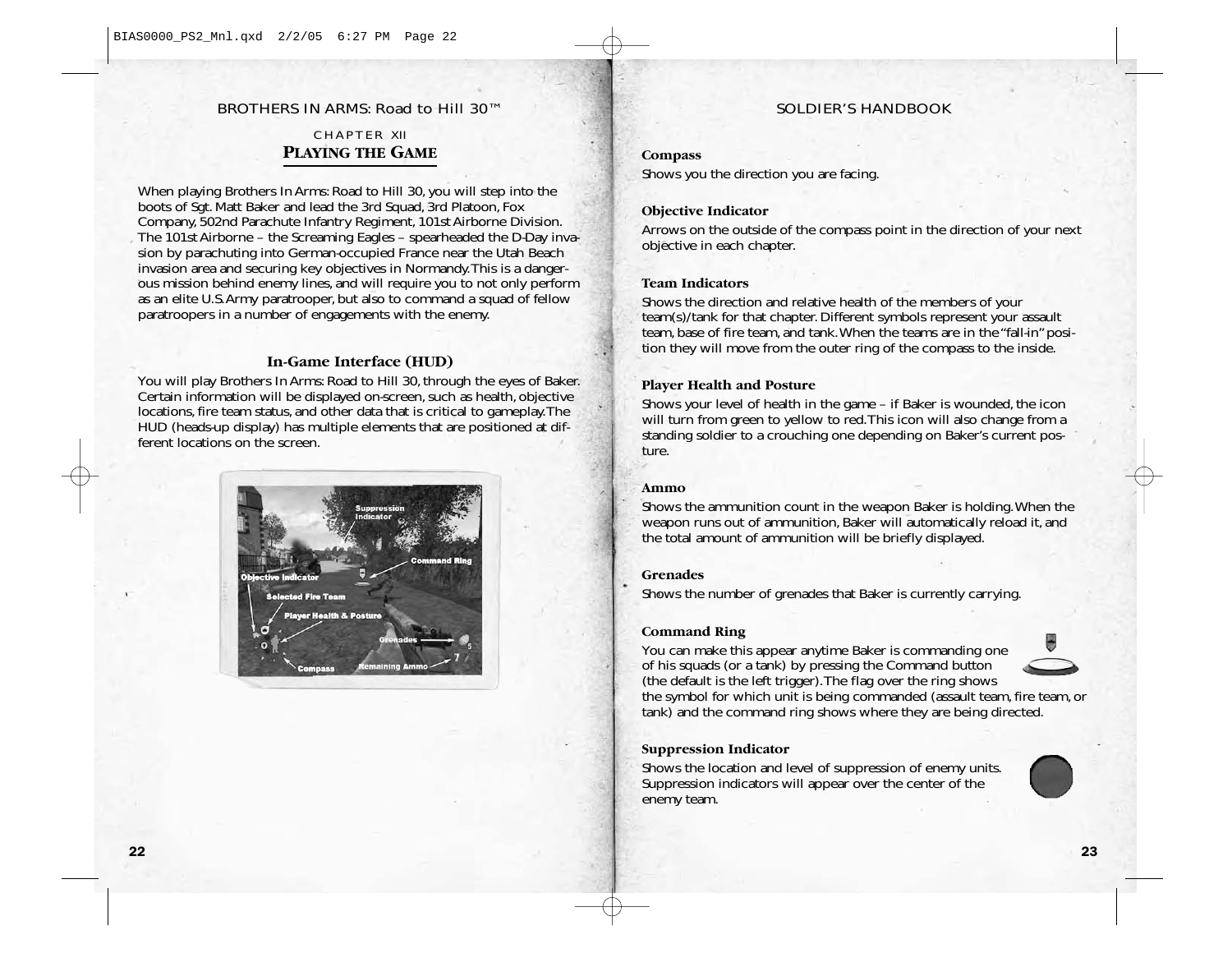#### **Movement**

You can direct Matt Baker through the world by using the two analog sticks on the controller – by default, the right analog stick controls Baker's view, making him look up and down or turn to the left or right. The left analog stick moves Baker in a given direction: forward, back, left, or right. Use the analog sticks in combination to move fluidly. By pressing the Crouch button (default is the L3 button), you can make Baker crouch. He will stay crouched until the button is pressed again. Baker will move more slowly when crouching, but he can take cover behind various objects and presents a smaller target.

#### **Health**

When Baker is hit by enemy fire, he will be wounded. Blood will get in his eyes, splashed from the direction from which he was shot – this can be crucial in determining the direction of attack. Occasionally, Baker will be grazed by a bullet, a near miss that shows up as a white halo on the edge of the screen. Be sure to watch the Health Indicator closely when in



combat – just as in real war, there are no magic health packs or canteens to bring him back to life. If Baker is wounded severely, he will die.

At certain times during combat, Baker might get too close to an explosion from a bomb, grenade, etc., and be knocked down from the concussion.After a few moments, he

will clear his head and get back up, though it might take a second or two for his balance and eyesight to return to normal.

#### **Ammunition**

Baker can carry up to two weapons, five grenades, and explosives during  $\overline{a}$  a chapter. Baker can switch weapons by pressing the Switch Weapon button (default is the R2 button). He can also throw grenades at any time by pressing the Grenade button (default is the  $\bigcircled{\rm hutton}$ ).

Baker will begin the mission with the set of weapons and grenades necessary to complete his mission. However, as you progress through a mission, you will come across dropped Allied or enemy weapons or ammunition that Baker can pick up.To pick up a weapon, walk over to it and press and hold the  $\overline{\mathbb{O}}$  button to switch it with the weapon Baker is currently holding. (Baker can only carry two weapons at a time.)

Each weapon Baker carries uses specific ammunition, although some weapons will share the same ammo type (see the Weapons section for more information).To pick up ammunition or grenades, simply walk over to them and Baker will automatically pick them up and add them to his supplies. (Baker will only pick up ammunition if it works in a weapon he is currently carrying.) Remember that specific weapons, such as rocket

launchers or sniper rifles, are sometimes necessary to complete specific missions, so manage your weapons carefully.

SOLDIER'S HANDBOOK

#### **Squad Command System**

Baker is a squad leader. Since he is a paratrooper in enemy territory, he will often be outnumbered and must rely on the men under his command to help him defeat enemies and complete the mission objectives. His squad is divided into two teams – the assault team and the fire team.The assault team carries lighter weapons and more grenades for hitting the enemy fast and hard – use them when you want to assault the enemy or flank his position.The fire team carries longer-range rifles and heavier machine guns – use them to fix an enemy into position and keep him suppressed while the assault team flanks him.

To command a team, first press the Team Selector button to toggle between the two squads (default is the left/right directional button).At various times, Baker will have to command one team, two teams, or a team and a tank.After selecting the team, press the Command button (default is the L1 button) and the command ring will appear on the ground in front of Baker. Using the right analog stick, move the command ring to the objective.

• **To move the team:** Move the command ring where you want the squad to go, and release the button.



• **To command the team to attack:** Move the command ring over the enemy to be attacked.When the ring disappears and the flag turns red, release the Command button.



• **To command the team to rush an enemy:** Move the command ring over the enemy to be attacked.When the ring disappears and the flag turns red, press the Fire button (R1 button).



You can also command a team to follow Baker by pressing

the Fall–In button (the default is the down directional button).The team will now surround Baker and reposition themselves whenever he moves. To release the team from the Fall–In position, issue a movement or attack command, or press the Fall–Out button (default is up directional button). When any command has been issued, Baker will make the corresponding hand signal to direct his squad.

Like any good soldiers, Baker's squad will follow his orders, but if they see an enemy soldier or are fired upon, they will automatically open or return fire.They will also cover each other, and when moving, they will seek the best cover for themselves and their teammates to avoid being shot.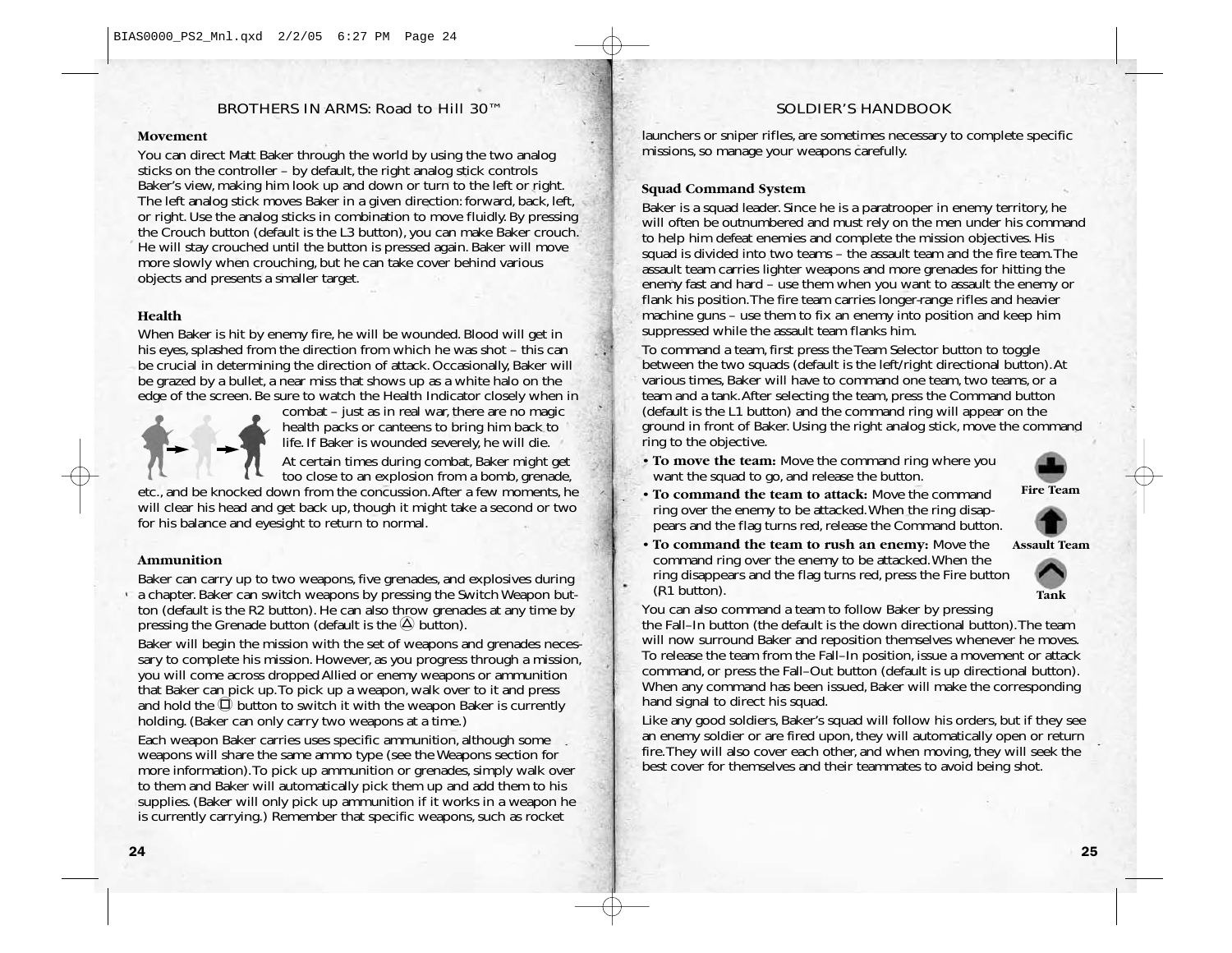#### **Enemy Suppression**

When Baker and his squad engage a team of enemy soldiers, you will see a suppression indicator appear above the center of the enemy unit.This indicator will first appear red, but when the enemy unit is fired upon, it will gradually turn gray.With enough fire directed at the unit, the icon will

turn completely gray, indicating that the unit is suppressed and will keep their heads down behind cover, firing only occasionally.This is usually the best time to flank and attack the enemy position – they will respond as real soldiers under heavy fire, and keep their heads down for fear of being shot.



Without additional covering fire, however, the enemy unit will not stay suppressed for long. Unless fire is continually directed at them, the unit's icon will gradually turn a darker gray, until the unit becomes unsuppressed and the icon turns red again, at which point the enemy will begin firing again at an increased rate. (Suppression indicators can be turned off in the Options menu.)

#### **Situational Awareness View**

When the paratroopers of the 101st Airborne Division prepared for the invasion of Normandy, they extensively studied maps, photos, and sand tables of the French countryside.You have access to similar information through the Situational Awareness View.At any time during combat, you can press the button for Situational Awareness (default is the SELECT button), which will pause the game and allow you to examine the current mission situation from above.This view will allow you to switch your focus among Matt Baker, his squad members, his objective, and any enemy forces that are standing in his way. Enemy forces, however, will only appear in Situational Awareness View if Baker has already seen them and knows their location; thus, more soldiers may be present in a location than show up in the Situational Awareness View.You can zoom in on various points (Baker, enemies, objectives, squad, etc.) by pressing the Zoom button (default is the R3 button) and can rotate around them by moving the left analog stick.When you are finished examining the situation, press the Situational Awareness button again to return to combat.

#### SOLDIER'S HANDBOOK

#### CHAPTER XIII **MULTIPLAYER GAME**

#### **Multiplayer Menu**

When playing the Brothers In Arms: Road to Hill 30 multiplayer game, you can play split–screen on a single console or against opponents online through ubi.com.

#### **User Profiles**

Before starting a multiplayer game, you will first have to set up a profile. You can set up or load a profile when entering the game.

#### **Split–Screen Game**

To play a split–screen game (two players on the same console, one at the top of the TV screen and one at the bottom), select Split–Screen from the Multiplayer menu. Select the game mission you wish to play from the list on the screen.

**Note:** The split–screen game type will only be available from the Multiplayer menu if two DUALSHOCK®2 analog controllers are plugged into your PlayStation 2 console.

#### **Play Online at Ubi.com**

Before accessing the general ubi.com menu, you must select a network. Validate your choice with the  $\otimes$  button. You will also have to choose or create an account on

ubi.com. Once this has been done, you can choose a lobby, access your Friends List, or consult the statistics stored on the ubi.com server. Press the L1 button or R1 button to choose.

L.

- **Lobbies:** Choose one of the lobbies available to create/join a game.
- **Friends:** Access your list of friends, join their lobbies or games, or send them messages.



• **STATS:** View the top–ranked players on ubi.com and check your statistics and rank.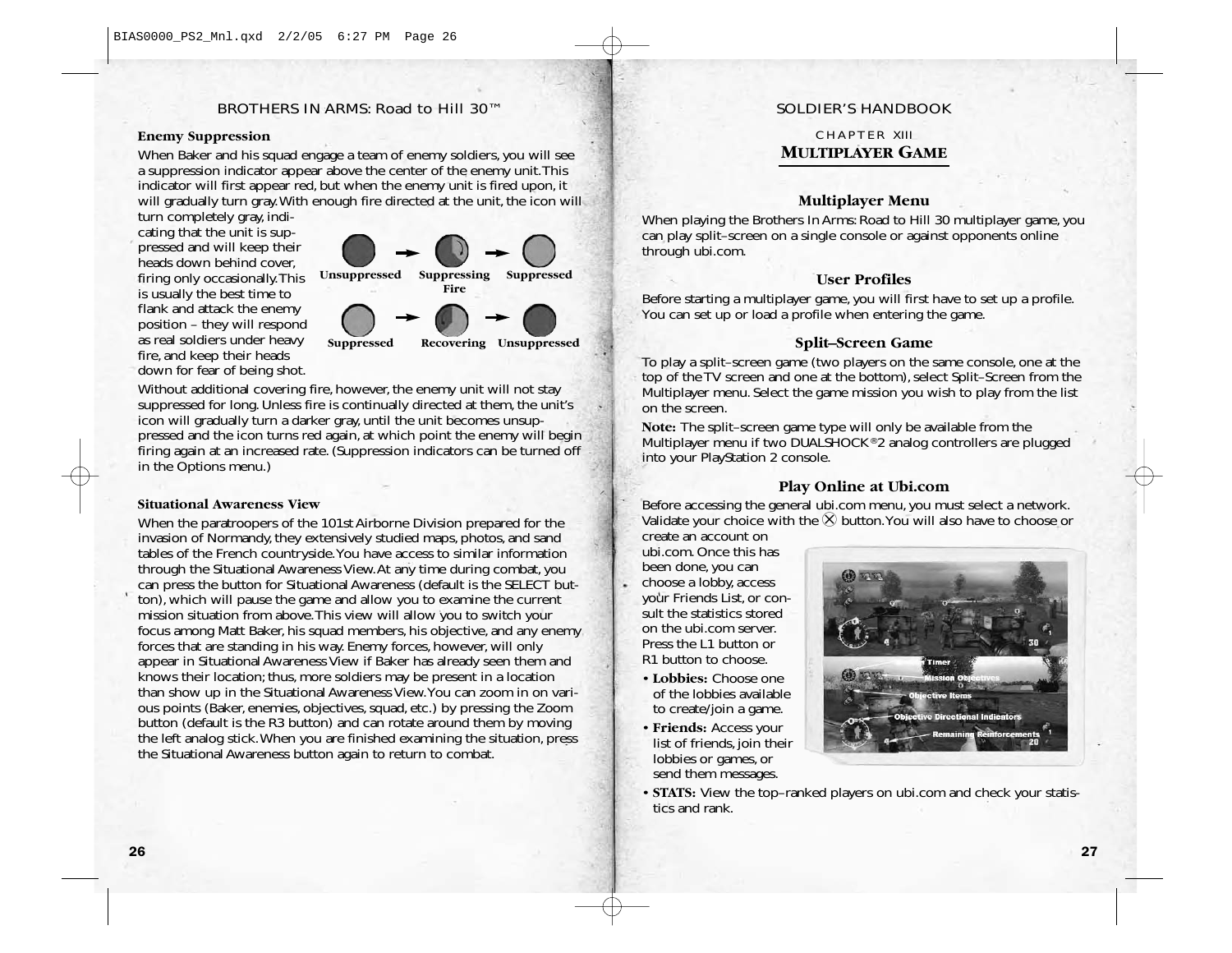© 2005 Gearbox Software, LLC. All Rights Reserved. Published and distributed by Ubisoft Entertainment under license from Gearbox Software, LLC. Brothers In Arms Road to Hill 30 is a trademark of Gearbox Software and used under license. Ubisoft, Ubi.com, and the Ubisoft logo are trademarks of Ubisoft Entertainment in the U.S. and/or other countries. Gearbox Software and the Gearbox logo are registered trademarks of Gearbox Software, LLC.

This Software uses "DNAS" (Dynamic Network Authentication System), a proprietary authentication system created by Sony Computer Entertainment Inc. ("SCEI"). "DNAS" retrieves information about a user's hardware and software for authentication, copy protection, account blocking, system, rules, or game management and other purposes. The information collected does not identify the user personally and will not be shared with any non-SCE company. A PUBLISHER CAN COMBINE THIS INFORMATION WITH PERSONALLY IDENTIFYING INFORMATION FROM THE PUBLISHER'S RECORDS IF THE USER PROVIDES THE PERSONALLY IDENTIFYING INFORMATION. BEFORE PROVIDING ANY PERSONAL INFORMATION TO A PUBLISHER, PLEASE BE SURE TO REVIEW THE PUBLISHER'S PRIVACY POLICY AND TERMS AND CONDITIONS OF USE. DO NOT PROVIDE PERSONALLY IDENTIFYING INFORMATION TO A PUBLISHER UNLESS YOU ACCEPT THE CONDITIONS OF USE AND TERMS OF THEIR PRIVACY POLICY. SCEI, Sony Computer Entertainment America ("SCEA") and their affiliates cannot guarantee the continuous operation of the "DNAS" servers. SCEA shall not be liable for any delay or failure of the "DNAS" servers to perform. If you receive a message during login identifying a "DNAS" authentication error, please contact SCEA Consumer Services at 1-866-466-5333. For additional information concerning "DNAS", visit www.us.playstation.com/DNAS. In the event of a systems incompatibility or inoperability with DNAS, the sole liability of SCEI, SCEA and their affiliates shall be limited to the repair or replacement of the user's affected game software, console or peripherals at the option of SCEA. SCEA, its parents, affiliates, or licensed Publishers shall not be liable for any delays, system failures, authentication failures, or system outages, which may, from time to time, affect online game play or access thereto.

#### Brothers In Arms: Road to Hill 30™



#### SOLDIER'S HANDBOOK

#### **NOTES**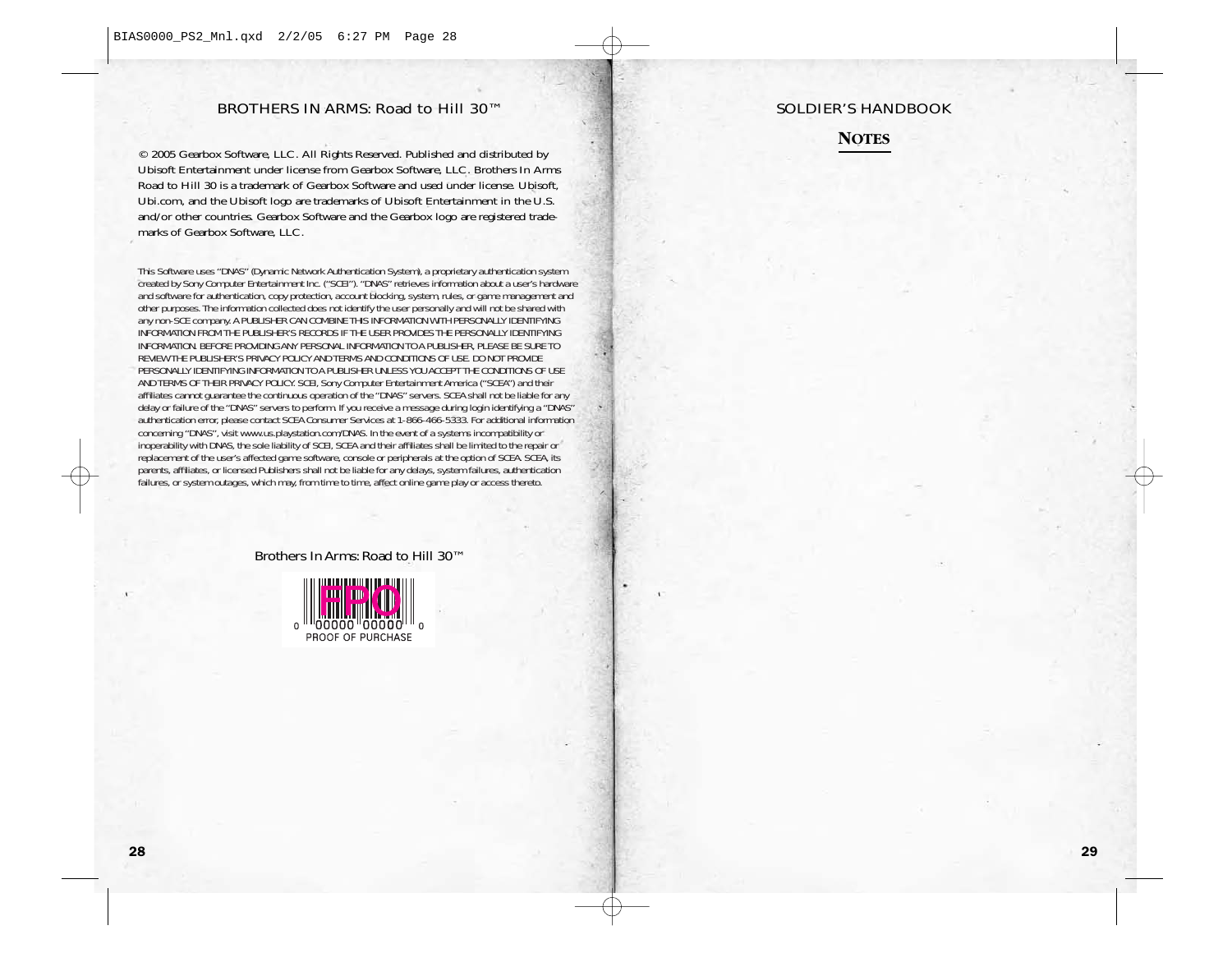**NOTES**

# SOLDIER'S HANDBOOK

**NOTES**